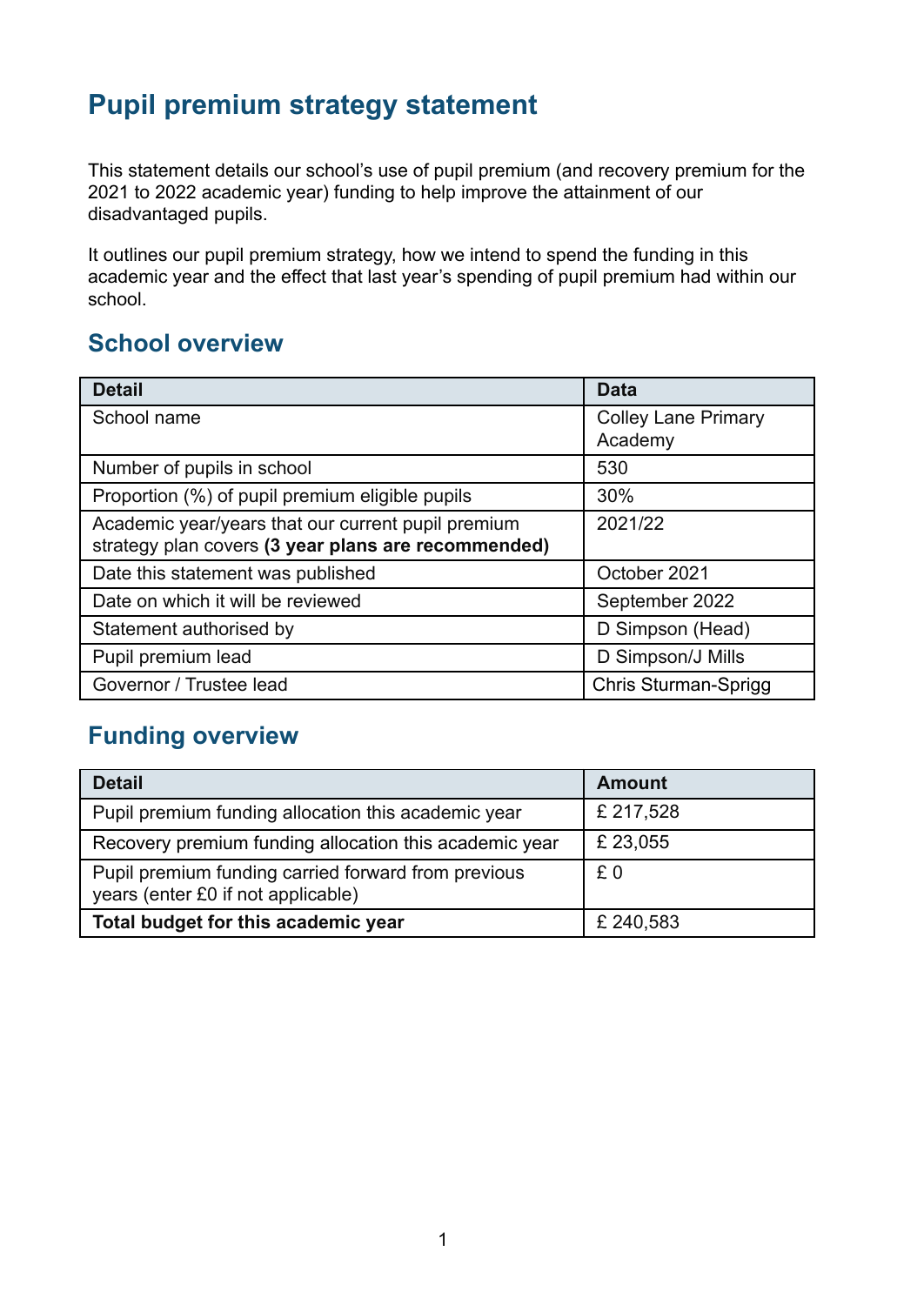# **Part A: Pupil premium strategy plan**

## **Statement of intent**

#### KEY PRINCIPLES OF OUR STRATEGY

- The cornerstone of our strategy is constantly striving to improve the quality of teaching within the classroom. This is based on Sutton Trust research which identifies that disadvantaged pupils generally benefit most from improvements in teaching and it also recognises the need to minimise withdrawal of pupils from class.
- We will continue to develop an objective, data led strategy which recognises that not all pupils eligible for pupil premium support will be socially disadvantaged.
- We also recognise that not all socially disadvantaged pupils will be eligible for pupil premium funding but we will ensure that their needs are identified and addressed by provision made.
- Resources will be allocated based on the needs of individuals, classes and cohorts, which we recognise might not be homogenous across the school as a whole.
- Our actions will be evidence based with clear targeted outcomes to ensure that all teaching and learning opportunities meet the needs of all pupils.

#### OUR ULTIMATE OBJECTIVES FOR DISADVANTAGED PUPILS AT COLLEY LANE

- To improve attainment for disadvantaged pupils and minimise the impact of lockdowns during the pandemic on pupils academic, personal and social development.
- To ensure that all pupils who do not have an identified special educational need achieve at least expected standard in reading, writing and maths with an ambition to attain higher standards.
- For all pupils to achieve their potential during their time at Colley Lane and enable them to move on confidence and pride and a wide range of interests and skills.

#### HOW OUR PLAN WORKS TOWARDS THOSE OBJECTIVES

- Implement clear strategic programmes to address whole school areas identified for improvement and ensure this is done with effective and ongoing staff training to maximise their impact.
- Utilising skilled teachers and support staff to work with children on short term, targeted, evidence based interventions as needs are identified.
- We ensure that the wider aspects of provision are properly resourced to enable pupils to fully and effectively engage in their learning in the long term and also encourage them to achieve their full potential in all aspects of their development.

## **Challenges**

This details the key challenges to achievement that we have identified among our disadvantaged pupils.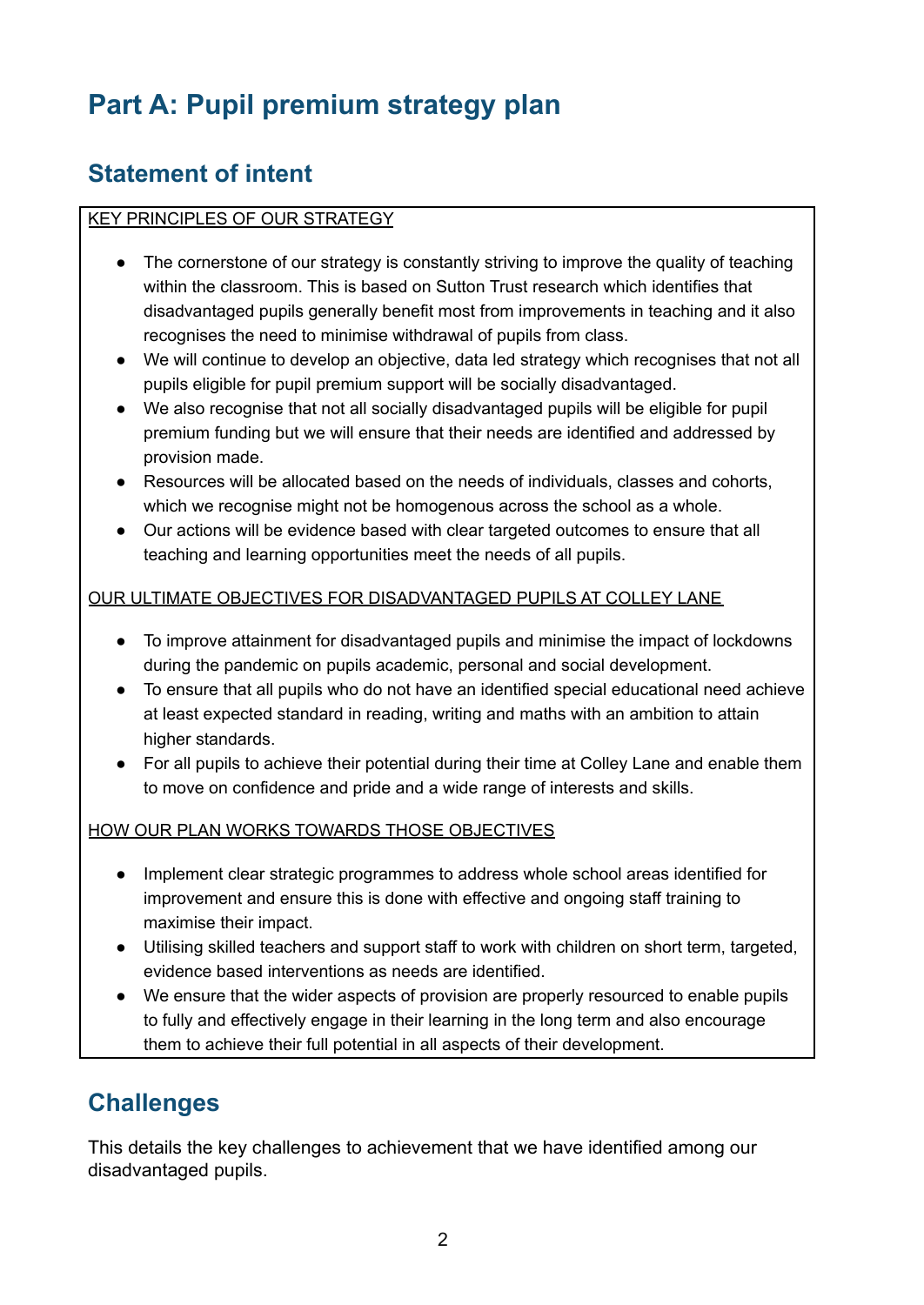| <b>Challenge</b><br>number | <b>Detail of challenge</b>                                                                             |
|----------------------------|--------------------------------------------------------------------------------------------------------|
|                            | Low performance in reading and phonics. Published data for KS1 60% at<br>expected, KS2 73% at expected |
| 2                          | High proportion of SEN across the school (18% within Disadvantaged group)                              |
| 3                          | Lower Attendance and punctuality. The pattern of attendance needs to improve                           |
|                            | Impact of COVID-19 on academic learning and behaviours for learning                                    |
| 5                          | Limited access to opportunities for personal potential                                                 |

### **Intended outcomes**

This explains the outcomes we are aiming for **by the end of our current strategy plan**, and how we will measure whether they have been achieved.

| <b>Intended outcome</b>                                      | <b>Success criteria</b>                                                                                                                  |
|--------------------------------------------------------------|------------------------------------------------------------------------------------------------------------------------------------------|
| Achievement in reading                                       | Increase achievement in reading to at least 60% pupils<br>eligible for pupil premium working at expected standard or<br>above in KS2.    |
| Achievement in phonics                                       | At least 80% pupils eligible for pupil premium to achieve the<br>expected standard in the phonics screening check.                       |
| <b>SEN</b> targets                                           | Ensure all pupils eligible for pupil premium support achieve<br>relevant SEN targets (ie: EHCP, LSS, S&L).                               |
| Increase Attendance and<br>reduce Persistent absence<br>(PA) | Ensure attendance of disadvantaged pupils is above 95%<br>and the profile and importance of attendance is promoted<br>across the school. |
| All learners make accelerated<br>progress over the year      | Attainment across all groups but particularly the<br>disadvantaged pupils increase.                                                      |

### **Activity in this academic year**

This details how we intend to spend our pupil premium (and recovery premium funding) **this academic year** to address the challenges listed above.

### **Teaching (for example, CPD, recruitment and retention)**

Budgeted cost: £13,487

| <b>Activity</b>                                                                        | <b>Evidence that supports this</b><br>approach                                                                                                                                                       | <b>Challenge</b><br>number(s)<br>addressed |
|----------------------------------------------------------------------------------------|------------------------------------------------------------------------------------------------------------------------------------------------------------------------------------------------------|--------------------------------------------|
| <b>Instructional Coaching</b><br>to develop teacher<br>expertise and<br>effectiveness. | <b>Evidence from Education Endowment</b><br>Foundation - The Guide to Pupil<br>Premium: A tiered approach To<br>Spending "Teaching quality is important.<br>It is arguably the greatest lever at our | 1, 4                                       |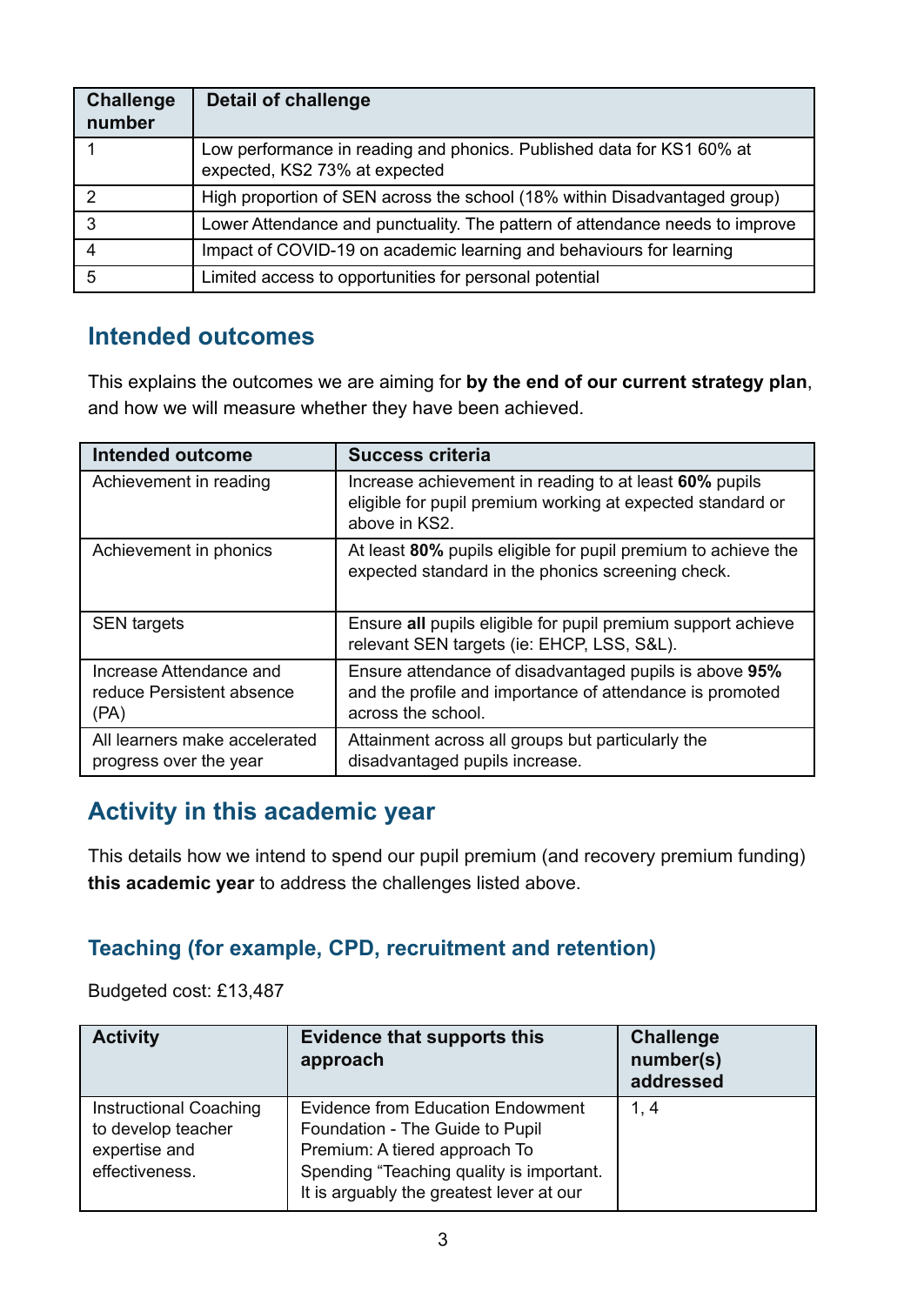|                                                                                      | disposal for improving the life chances<br>of the young people in our care (Hattie,<br>2015), particularly for those from<br>disadvantaged backgrounds." (Wiliam<br>2016)<br>The trial within the Trust last year<br>showed how effective it can be                                                   |           |
|--------------------------------------------------------------------------------------|-------------------------------------------------------------------------------------------------------------------------------------------------------------------------------------------------------------------------------------------------------------------------------------------------------|-----------|
| Whole class reading                                                                  | Reading attainment within the school<br>from the last published outcomes have<br>improved and exposure to high-quality<br>texts raises expectation with pupils.<br>(EEF Improving Literacy KS2<br>Recommendation 3, EEF Improving                                                                     | 1, 4      |
|                                                                                      | Literacy KS1 recommendation 2)                                                                                                                                                                                                                                                                        |           |
| <b>Accelerated Reader</b>                                                            | The need for a more robust reading<br>approach had presented itself and<br>support from an academy school<br>highlighted the positive gains that could<br>be made. (EEF Improving Literacy KS2<br>Recommendation 3)                                                                                   | 1, 4      |
| Wandle letters &<br>sounds                                                           | Phonic Approaches have a strong<br>evidence base that indicates a positive<br>impact on the accuracy of reading,<br>particularly for disadvantaged pupils<br>(EEF Phonics +5months, EEF<br><b>Improving Literacy KS1</b><br>recommendation 3)                                                         | 1,2       |
| <b>Maths Mastery</b>                                                                 | Greater expectations for children to<br>achieve at the higher standard and<br>develop mastery approach. Approach<br>supports the recommendation in EEF<br>Improving Mathematics in the Early<br>Years and KS1 & EEF Improving<br>Mathematics in Key Stages 2 and 3<br>(EEF Mastey Learning +5 months) | 2, 4      |
| Staff CPL - to support<br>above and writing,<br>SEN, behaviour,<br>safeguarding etc. | High-quality Staff CPLis essential to<br>follow the EEF principles. This is<br>followed up during staff meetings and<br><b>INSET.</b><br>We are part of Windsor Academy Trust<br>and benefit from shared CPL and Lead<br>practitioner for core subjects and<br>teaching and learning.                 | 1,2,3,4,5 |

### **Targeted academic support (for example, tutoring, one-to-one support structured interventions)**

Budgeted cost: £68,269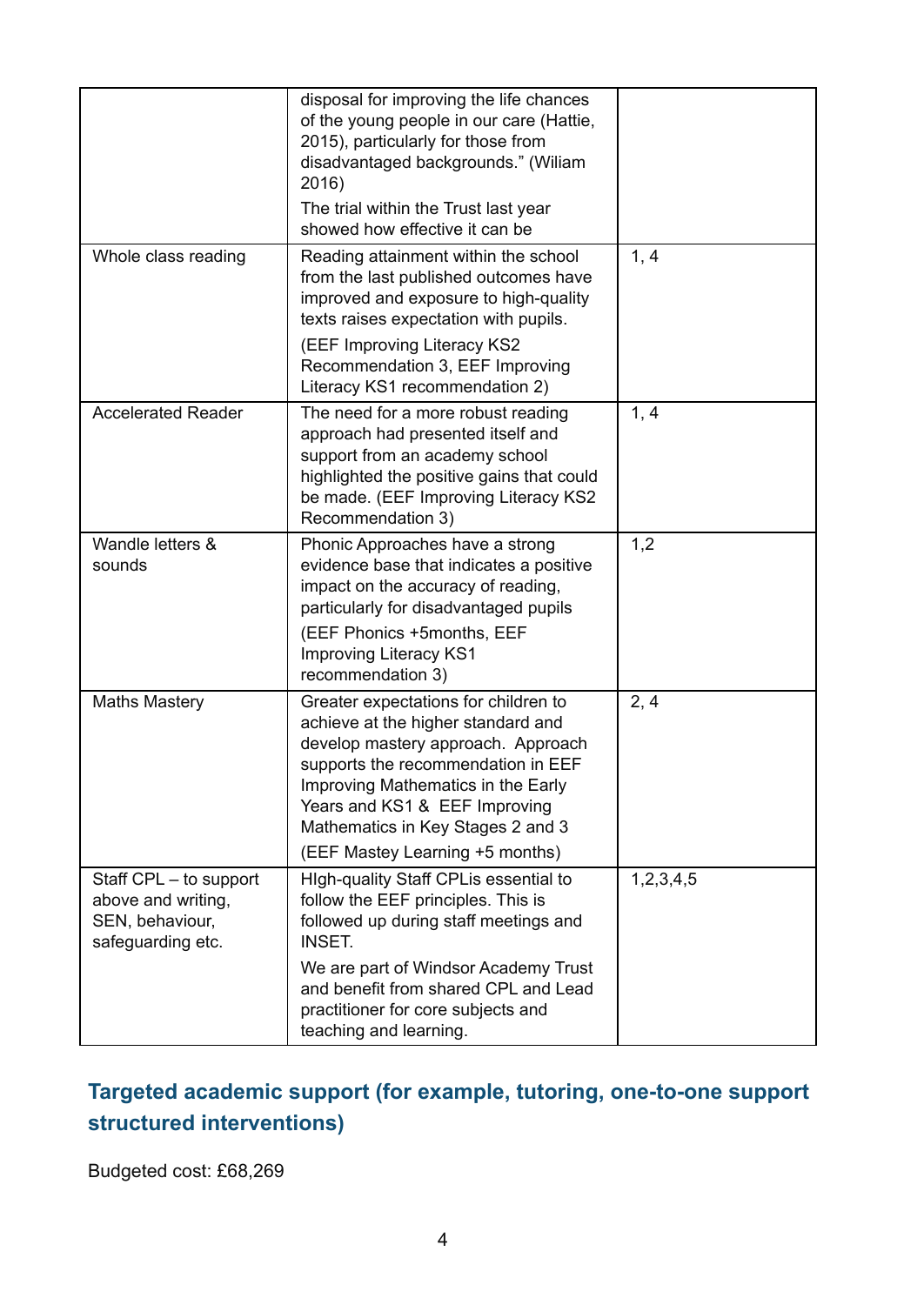| <b>Activity</b>                                                                             | <b>Evidence that supports this</b><br>approach                                                                                                                                                                        | <b>Challenge</b><br>number(s)<br>addressed |
|---------------------------------------------------------------------------------------------|-----------------------------------------------------------------------------------------------------------------------------------------------------------------------------------------------------------------------|--------------------------------------------|
| Specialist Teacher for<br>Speech & Language                                                 | Children enter or setting with high<br>speech and language need alongside<br>EAL. Specialist support over 3 days a<br>week has had a positive impact on<br>children's outcomes over 16 years                          | 1, 2, 4                                    |
| Academic Mentoring -<br>Early reading                                                       | Successful project over the academic<br>year 2020-2021 (EEF Toolkit Small<br>group tuition +4months)                                                                                                                  | 1,2,4                                      |
| Interventions in support<br>of Wandle phonics<br>program                                    | High quality structured interventions are<br>a key component of effective pupil<br>premium strategy and can have huge<br>positive outcomes for struggling pupils.<br>(EEF Toolkit Small group tuition<br>+4months)    | 1, 2, 4                                    |
| Interventions in support<br>of gaps identified by<br><b>Accelerated Reading</b><br>program. | High quality structured interventions are<br>a key component of an effective pupil<br>premium strategy and can have huge<br>positive outcomes for struggling pupils.<br>(EEF Toolkit Small group tuition<br>+4months) | 1,2,4                                      |
| Arabic speaking TAs to<br>provide targeted EAL<br>support.                                  | 32% of PP children have EAL. Work in<br>small groups and 1:1 when they first<br>enter school setting has ensured that all<br>children make progress<br>(EEF Oral language interventions +6<br>months)                 | 1,2,3,4,5                                  |
| <b>Additional SEN support</b><br>from qualified SENCo                                       | Half day support from Additional<br>SENDCo has added the progress of<br>external agencies impacting on pupil<br>outcomes.                                                                                             | 1,2,3                                      |
| Devices for children -<br><b>iPads</b>                                                      | Use of 1:1 devices used in iPad project<br>had a positive impact on outcomes and<br>engagement<br>(EEF Report Using digital technology to<br>Improve Learning)                                                        | 1,2,4                                      |
| Online teaching<br>programs to support<br>learning                                          | TTRS, Spelling Shed, Number Gym.<br>Engagement with home learning was<br>good during lock-down and this strategy<br>has seen                                                                                          | 1,2,4                                      |
| FFT Lightning Squad -<br>reading intervention                                               | Structured interventions are a key<br>component of effective pupil premium<br>strategy and can have huge positive<br>outcomes for struggling pupils.<br>(EEF Toolkit Small group tuition<br>+4months)                 | 1,2,4                                      |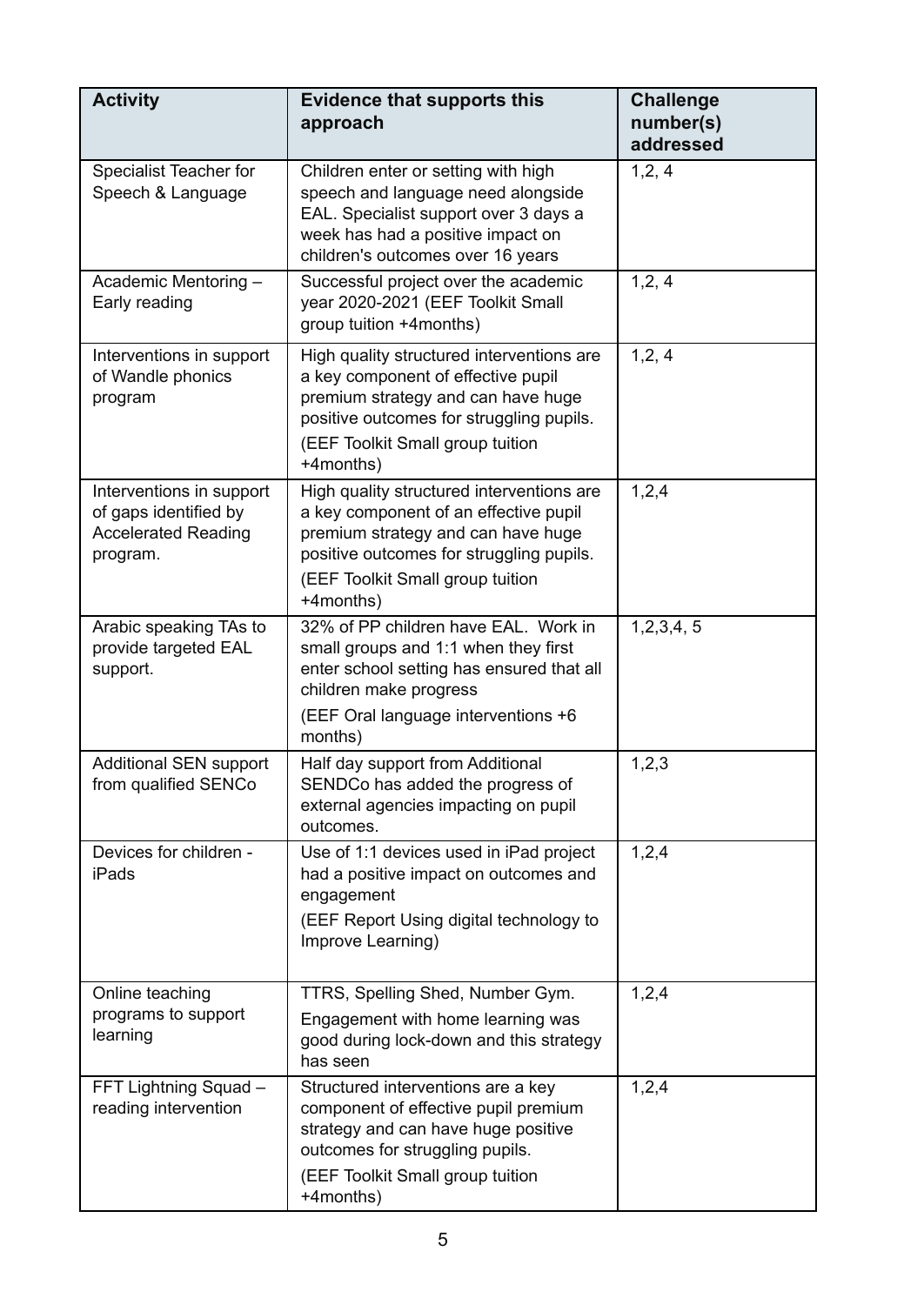## **Wider strategies (for example, related to attendance, behaviour, wellbeing)**

Budgeted cost: £158,827

| <b>Activity</b>                                                                                                                   | <b>Evidence that supports this</b><br>approach                                                                                                                                                                                                                                                                                                                                 | <b>Challenge</b><br>number(s)<br>addressed |
|-----------------------------------------------------------------------------------------------------------------------------------|--------------------------------------------------------------------------------------------------------------------------------------------------------------------------------------------------------------------------------------------------------------------------------------------------------------------------------------------------------------------------------|--------------------------------------------|
| Staff training to develop<br>relationships and<br>positive behaviour<br>management approach<br>(including use of Dojo<br>system). | "Every child needs a Champion" - Rita<br>Pierson.<br>Establishing positive relationships with<br>pills and adopting a positive behaviour<br>approach impacts positively on                                                                                                                                                                                                     | 1,2,4,5                                    |
| Our Hive -<br>SEMH/pastoral Base                                                                                                  | Establishing a separate learning<br>environment with a greater adult/pupil<br>ratio will ensure all pupils make<br>progress. One teacher and one LSA<br>currently<br>The impact of Covid has presented<br>challenges in behaviour for a number of<br>PP pupils. Talk time for more vulnerable<br>pupils ensures they are ready to learn.<br>(EEF Report Improving behaviour in | 2,3,4,5                                    |
| <b>Music Tuition - DPA</b>                                                                                                        | schools)<br>Every child deserves the opportunity to<br>experience music and reintroduce<br>Dudley Performing arts into School                                                                                                                                                                                                                                                  | 5                                          |
| Breakfast club & After<br><b>School Club</b>                                                                                      | Hungry children do not perform well.<br>Children to have access to breakfast<br>and after-school club to ensure parents<br>can access the workplace.                                                                                                                                                                                                                           | 3,5                                        |
| Attendance system<br>(Attendance Officer &<br>Deputy Head working<br>alongside LA)                                                | Attendance and punctuality issues.<br>Whilst the figure is not low, we would<br>like to maintain good attendance for PP<br>and disadvantaged pupils                                                                                                                                                                                                                            | 1,3                                        |
| Subsidised trips and<br>events                                                                                                    | Enhanced school curriculum has shown<br>positive impacts on pupils outcomes<br>and mental well-being. Ability to<br>subsided trips and experiences<br>improves self-esteem and impacts<br>attainment and attendance.<br>Opportunity for all pupils to access<br>high-quality, inclusive sports and<br>after-school clubs                                                       | 2, 5                                       |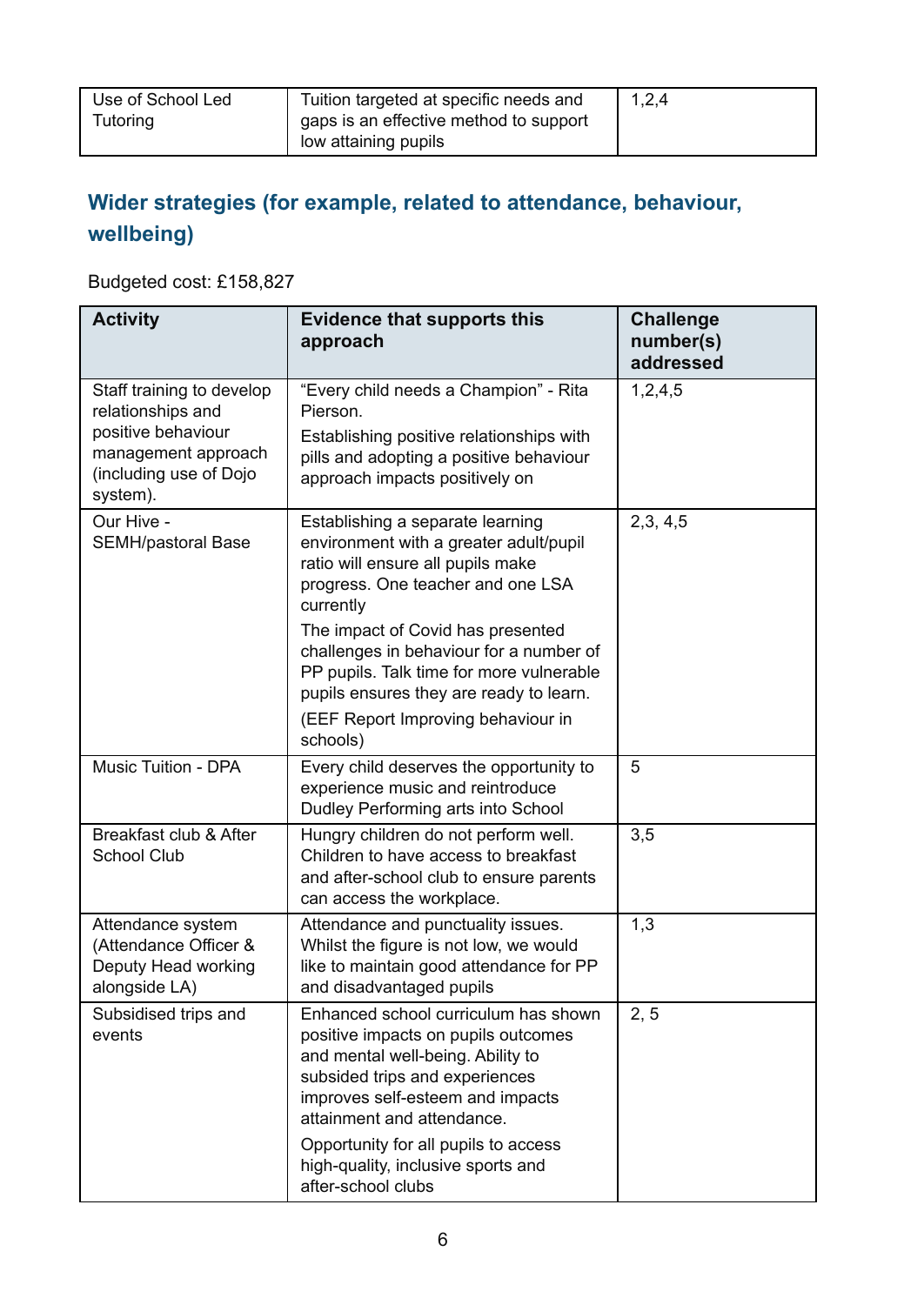| Resources - | Children have not had access to<br>resources for learning or part of<br>structured interventions. Evidence<br>points towards a divide when not able to<br>have similar resources as | 4,5 |
|-------------|-------------------------------------------------------------------------------------------------------------------------------------------------------------------------------------|-----|
|             | non-disadvantaged pupils                                                                                                                                                            |     |

### **Total budgeted cost: £240,583**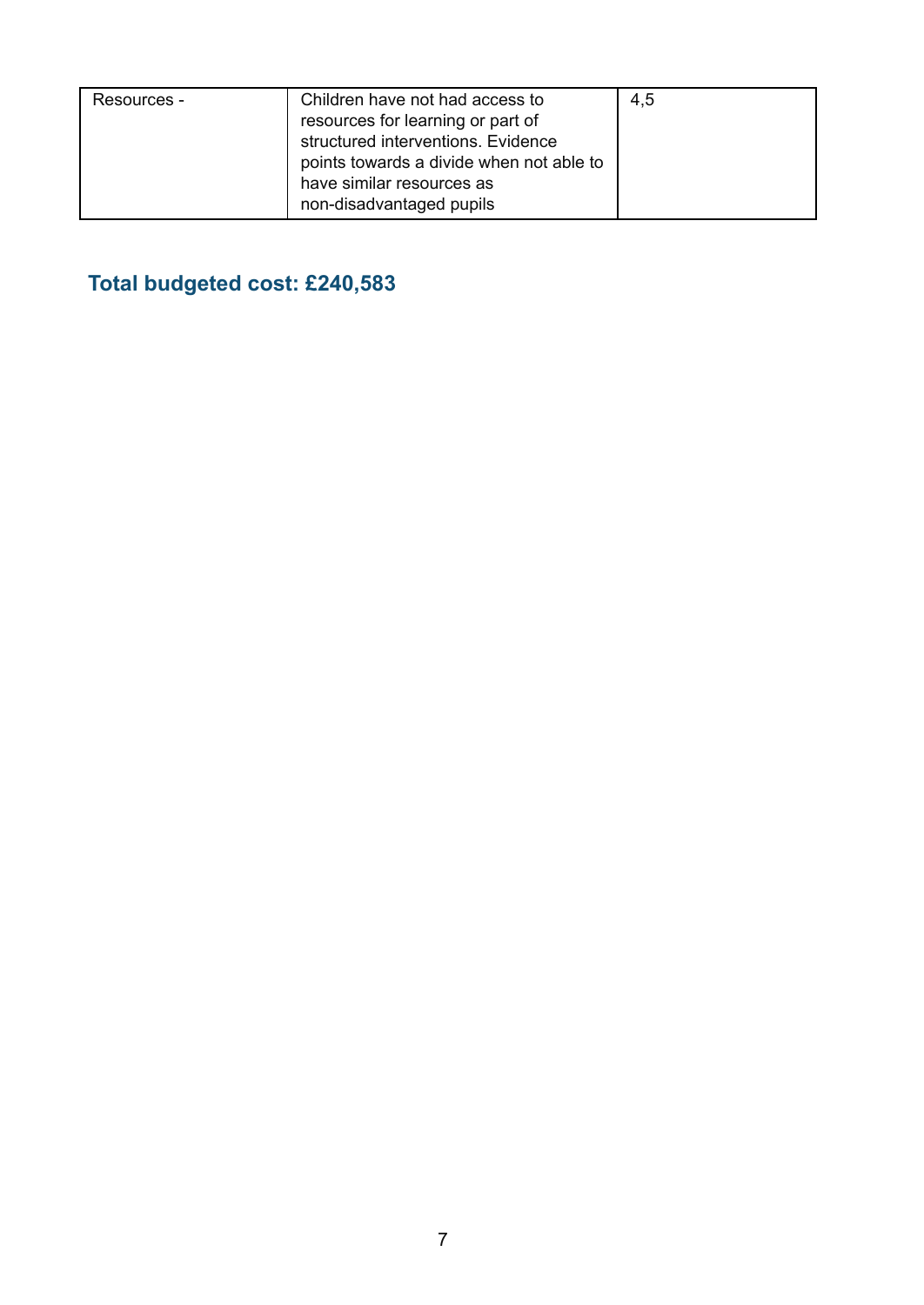# **Part B: Review of outcomes in the previous academic year**

## **Pupil premium strategy outcomes**

This details the impact that our pupil premium activity had on pupils in the 2020 to 2021 academic year.

The attainment data for 2019 & 2020 are shown below. The impact of the lockdowns during the pandemic can be seen and demonstrates the need to fully support disadvantaged pupils in school.

The key strategies for 2020-21 are shown below with impact statements against them:

### **Quality First Teaching**

#### **Attainment and Progress of Disadvantaged Pupils at the end KS2:**

| Colley<br>Lane<br>Primary<br>Academy  | 2019/20<br>Reading | 2019/20<br>Writing | 2019/20<br><b>Maths</b> | 2020/21<br>Reading | 2020/21<br>Writing | 2020/21<br><b>Maths</b> |
|---------------------------------------|--------------------|--------------------|-------------------------|--------------------|--------------------|-------------------------|
| $\%$<br>Achieving<br>at least<br>ARE* | 64%                | 52%                | 68%                     | 52%                | 32%                | 40%                     |
| $\%$<br>Achieving<br>above<br>ARE*    | 13%                | 4%                 | $0\%$                   | 13%                | 4%                 | 4%                      |

\*Age Related Expectations

The impact of lockdown on the performance of disadvantaged pupils can clearly be seen.

### **Other Barriers to Learning**

Similarly, it is not possible to quantify the impact of EAL, SEN and behavioural support, which did continue during lockdown, because of the impact of other factors.